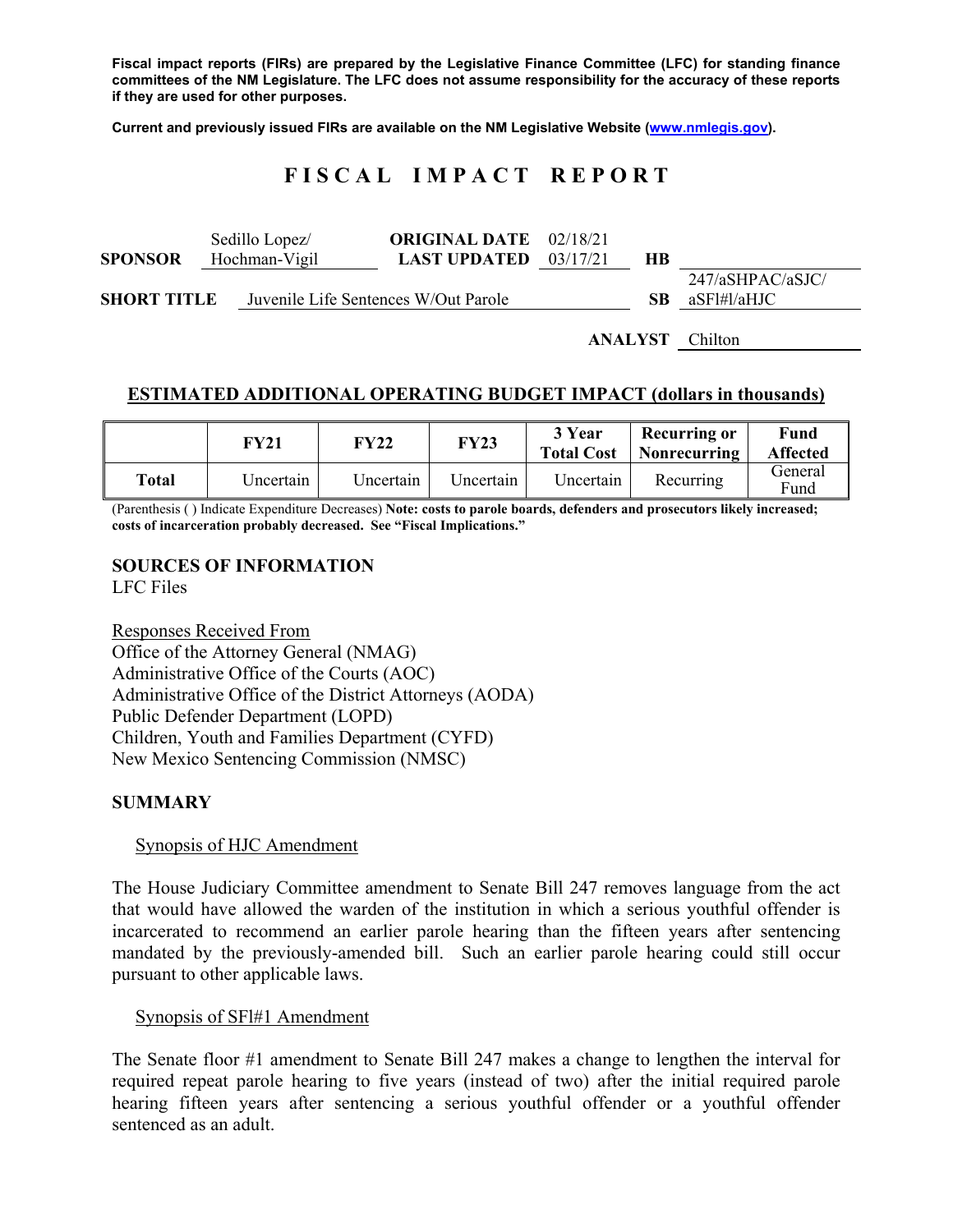# Synopsis of SJC Amendment

The Senate Judiciary Committee amendment to Senate Bill 247 adds a provision to the bill to allow those injured by a juvenile's actions and/or their contacts, to either choose in writing to be notified of a parole hearing for the person who was convicted of a serious crime and to submit testimony on each occasion or to choose in writing not to be notified.

# Synopsis of SHPAC Amendment

The Senate Health and Public Affairs Committee amendment to Senate Bill 247 makes a single change, making the first mandatory parole hearing fifteen years, rather than ten years, after a serious youthful offender is sentenced.

# Synopsis of Original Bill

Senate Bill 247 would amend Section 31-18-15 NMSA 1978 (part of the criminal sentencing code) to prohibit the imposition on minors convicted of serious crimes of the sentence of "life imprisonment without the possibility of parole." It then sets forth parole considerations to be applied to current and future prisoners serving life sentences convicted as "serious youthful offenders" and "youthful offenders" at ages between fourteen and eighteen.

In Section 31-18-15.2 NMSA 1978, "serious youthful offender" is defined as a person of that age convicted of first degree murder, and "youth offender" as one of the same ages convicted of one of twelve enumerated serious crimes.

Section 3 of the bill proposes a new Section 31-21-10.2 NMSA 1978, entitled "parole for children sentenced as adults." It is to be applied to children to be sentenced in future cases as serious youthful offenders or youthful offenders; section 5 of the bill applies the parole provisions to any currently incarcerated inmates sentenced at ages fourteen to eighteen.

Parole board hearings would be first held no more than ten years after institutionalization, and if parole was denied then, at two year intervals thereafter. The parole board is to take into account the following factors in deciding whether to grant parole:

- a statement by the victim or a relative of the victim;
- the offender's age at the time of the offense;
- the nature of the offense and characteristics of the offender;
- whether the offender has substantially complied with the rules of the institution where they are held and whether they have completed any available education or training program;
- whether the offender has demonstrated maturity, rehabilitation, and fitness to reenter society;
- physical, mental or psychiatric reports about or examinations of the offender;
- the offender's family and community circumstances at the time of the offense including any history of abuse, trauma, or involvement in the child welfare system;
- diminished culpability of juveniles, including immaturity, impetuosity and failure to appreciate risks and consequences.
- any other factors thought by the parole board to mitigate or exacerbate the severity of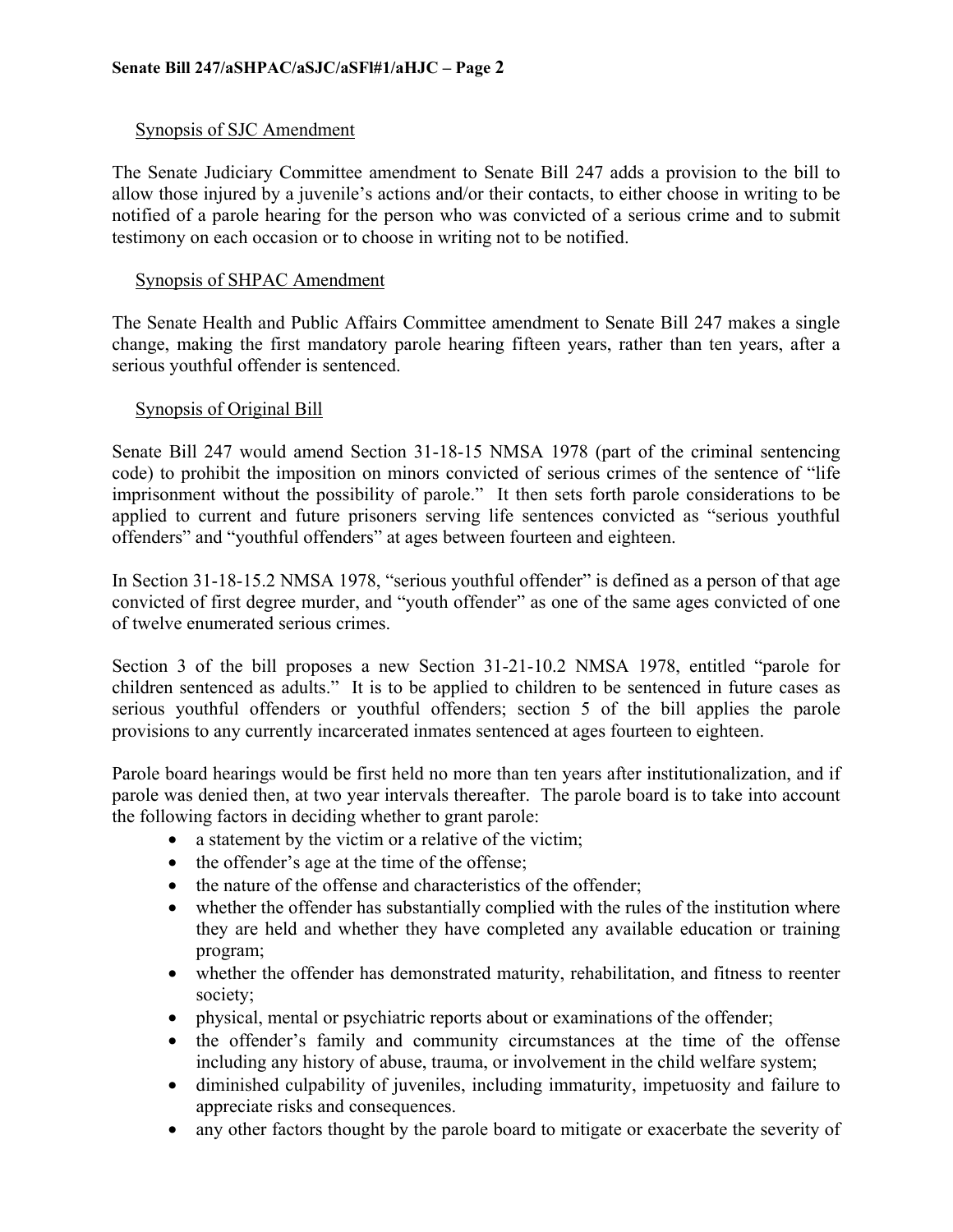### **Senate Bill 247/aSHPAC/aSJC/aSFl#1/aHJC – Page 3**

the crime for which the potential parolee was convicted.

There is no effective date of this bill. It is assumed that the effective date is 90 days following adjournment of the Legislature.

# **FISCAL IMPLICATIONS**

There is no appropriation within Senate Bill 247.

Courts and especially prosecutors and defenders could expect some increased costs from need to attend to increased court and parole board hearings. The public defender's department provides a framework for approximation of these costs as follows:

Section 3(D) creates a right to counsel and will give rise to additional representation obligations for the LOPD without an appropriation. Although not all who are eligible for a parole hearing may elect to have LOPD representation, all would likely qualify for LOPD representation based on the Indigent Defense Act, which includes "a needy person who is being detained by a law enforcement officer, or who is under formal charge of having committed, **or is being detained under a conviction of, a serious crime**." NMSA  $\S$  31-16-3(A) (emphasis added).

Preparation for and representation in these parole hearings will likely require substantial work by experienced attorneys, social workers, investigators, and expert witnesses. Most hearings would require a mitigation expert, which costs approximately \$2,500 per case. Cases requiring a psychological evaluation could cost anywhere between \$2,500 - \$10,000. The retroactivity provision means that, upon the effective date of the legislation, there could be dozens of inmates eligible for parole hearings. LOPD estimates that approximately 40 inmates would become parole eligible upon the effective date of this bill. Thereafter, based on prior trends, initial parole eligibility would drop to fewer than 5 per year.

LOPD anticipates some of the initial 40 cases will be handled by non-LOPD counsel. As noted above, much of the costs associated with this bill would likely be temporary: during the first two or three years after the bill's effective date. To fund the expert witness costs, a short-term (two-year) appropriation for the initial batch of hearings would likely be necessary.

In defending juvenile clients *charged* with crimes for which an adult sanction is a possible outcome, SB47 would certainly have an impact on strategy and the possibility for plea negotiations, but it is difficult to predict whether those changes would have any fiscal implication.

As the costs of incarceration are high (estimated in 2015 by the Vera Institute of Justice at \$36,832/year/prisoner), it could be those costs would be offset by savings when effectively rehabilitated prisoners are released on parole.

# **SIGNIFICANT ISSUES**

Both NMAG and AOC point out that a mandatory life sentence without parole for a crime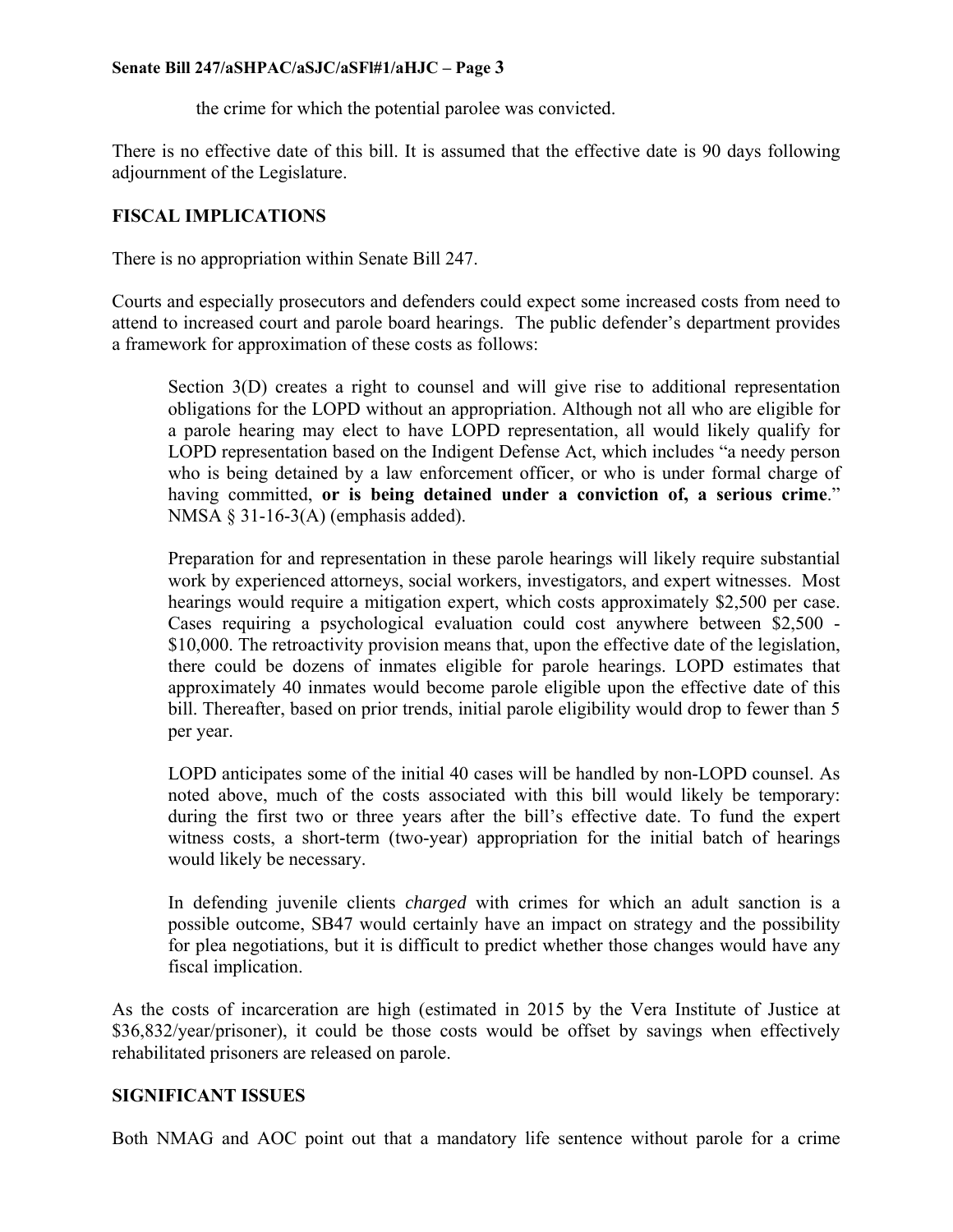### **Senate Bill 247/aSHPAC/aSJC/aSFl#1/aHJC – Page 4**

committed by a child under the age of 18 is already prohibited by the U.S. Supreme Court in its 2012 decision *Miller v. Alabama*, 567 U.S. 460, 470.

It appears as if New Mexico courts have already taken this into account: AOC reports that "According to the Sentencing Project, New Mexico does not have any one serving a juvenile life without parole sentence. (*See*, https://www.sentencingproject.org/publications/juvenile-lifewithout-parole.) New Mexico law also allows for parole hearings after thirty years in sentences of life imprisonment. *See*, NMSA 32-21-10. Therefore, it does not appear that this bill will create a significant change in sentencing for children sentenced as adults."

CYFD states that "According to a January 25, 2021 article from the Sentencing Project, 24 states and the District of Columbia have banned life sentences without the possibility of parole for juveniles. In a handful of other states, including New Mexico, no one is currently serving such a sentence. This bill thus works to align New Mexico with Juvenile Justice Reform efforts throughout the country by acknowledging that children are different from adults in ways that are critical to identifying appropriate criminal sentences. This legislation does not guarantee release of these offenders, but provides an opportunity for review be granted to consider the individual circumstances of each offender."

AOC quotes evidence used in the above-mentioned *Miller* decision establishing that teenagers are a group especially susceptible to impulsive acts and failure to appreciate the consequences of their actions. The New Mexico Sentencing Commission concurs, citing a recent Sentencing Project report (www.sentencingproject.org/publications/juvenile-life-without-parole/), including the following paragraph:

# **What Makes Youth Different?**

In amici briefs written on behalf of the defendants in *Roper*, *Graham*, *Miller*, and *Montgomery*, organizations representing health professionals, such as the American Academy of Child Adolescent Psychiatry and the American Psychological Association, explained current research on immature brains. In *Miller*, Justice Kagan noted that adolescence is marked by "immaturity, impetuosity, and failure to appreciate risks and consequences," all factors that limit an adolescent's ability to make sound judgments. Justice Kagan cited *Graham* and *J. D. B. v. North Carolina*) in noting that juvenile defendants are at a substantial disadvantage in criminal proceedings; they are less able than adults to assist in their own defenses (working constructively with counsel) and they are likely to respond poorly to the high pressures of interrogation. Even before *Roper*, states routinely recognized differences between juveniles and adults in other contexts. Almost every state prohibits juveniles from voting, buying cigarettes and alcohol, serving on juries, and getting married without parental consent. Teenagers' drivers licenses are typically restricted through age 18. The *Graham* decision emphasized the importance of giving juvenile offenders a chance to become rehabilitated. These individuals have a substantial capacity for rehabilitation, but many states deny this opportunity: approximately 62% of people sentenced to life without parole as juveniles reported not participating in prison programs in large part due to state prison policies that prohibit their participation or limited program availability. They typically receive fewer rehabilitative services than other prisoners.